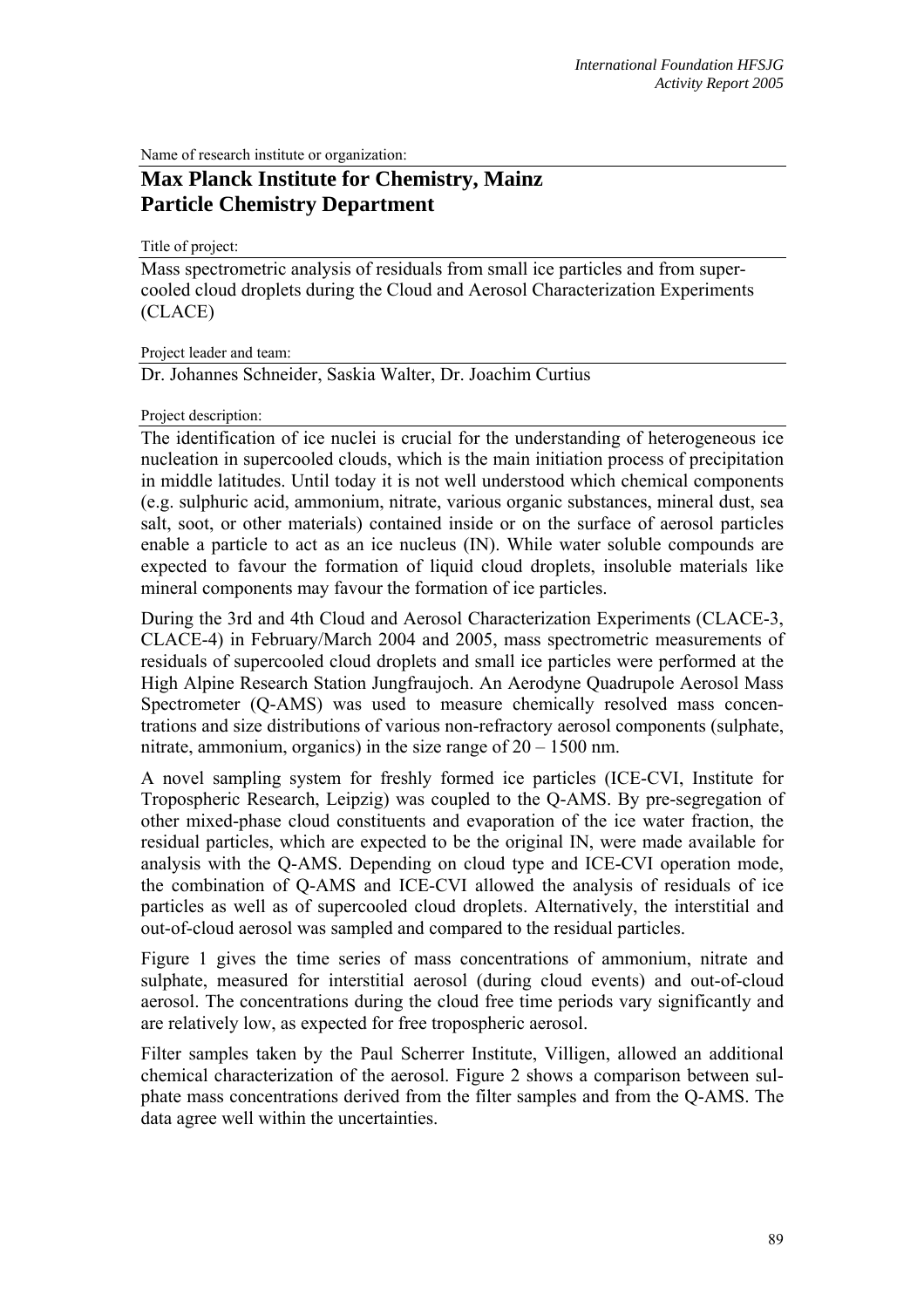

**Figure 1:** Time series of Q-AMS mass concentrations or interstitial and out-of-cloud aerosol



Figure 2: Comparison of SO<sub>4</sub> mass concentrations measured with the Q-AMS and filters

Integrated mass concentrations for the transmission range of the AMS inlet system (vacuum aerodynamic diameter < 1000 nm) from both AMS and SMPS are given in Figure 3. The SMPS data were converted from mobility into vacuum aerodynamic diameter using densities inferred from comparison of the measured diameters (mobility and vacuum aerodynamic diameter), assuming spherical particles. For the shown time periods the densities were found to be 1.5 g  $cm<sup>3</sup>$  for both interstitial and out-of-cloud aerosol. For the ice residuals, a density of  $2.0 \text{ g cm}^{-3}$  was chosen.

The unknown density of the ice residuals was varied between 1.5 and 2.5 g  $cm^{-3}$ , indicated by the error bar added to the SMPS value. The comparison of SMPS and AMS data indicates that the out-of-cloud aerosol was composed to about 80% of nonrefractory material. The interstitial aerosol was found to contain a larger fraction of refractory compounds than the out-of-cloud aerosol. The ice cloud residuals sampled by the CVI show very low mass concentrations detected by the AMS, although the total mass below 1 µm, as inferred from the SMPS, was well above the AMS detection limit. This implies that a large fraction of the ice residual mass ( $\approx 86\%$ ) could not be detected by the AMS. Since the amount of black carbon (not shown) does not account for this difference, this finding implies that preferably refractory particles like mineral dust act as ice nuclei.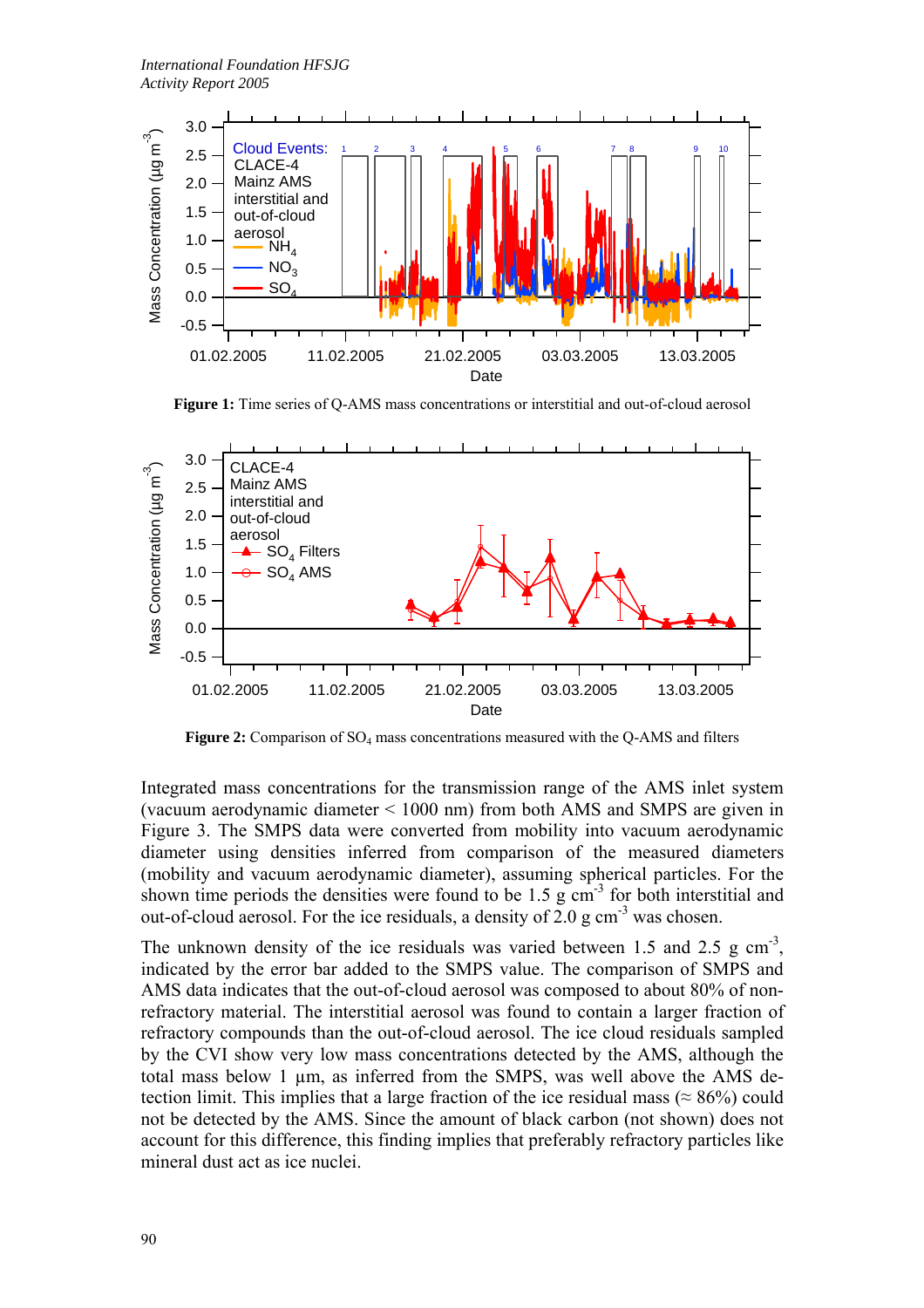

**Figure 3:** Mass concentrations measured by the AMS in comparison with mass concentrations inferred from the SMPS for ice cloud residuals, interstitial and out-of-cloud aerosol particles (CLACE-3). Note that the residuals are enriched by a factor of 5.8 compared to the other data.

Results from measurements with a similar setup using additionally two single particle laser ablation mass spectrometers during a follow-up experiment (CLACE-5) in February/March 2006 will help to gain further insight into the chemical composition of ice cloud residuals.

Key words:

Aerosol mass spectrometry, Cloud-Aerosol interactions

Collaborating partners/networks:

E. Weingartner et al., Laboratory of Atmospheric Chemistry, Paul Scherrer Institut, Villigen, Switzerland

S. Mertes, Institute for Tropospheric Research, Leipzig, Germany

K. Bower et al., School of Earth, Atmospheric and Environmental Sciences,

University of Manchester, UK

S. Weinbruch et al., Institut für Mineralogie, TU Darmstadt, Germany

A. Petzold, Institute for Atmospheric Physics, German Aerospace Centre, Germany

E. Fries et al., Institut für Atmosphäre und Umwelt, J.-W.-Goethe-Universität Frankfurt, Germany

M. Vana et al., University of Helsinki, Finland

J. M. Balzani-Lööv et al., ETH, Zürich, Switzerland

G. Legreid et al., EMPA, Dübendorf, Switzerland

Scientific publications and public outreach 2005:

## **Conference papers/contributions**

S. Walter et al., Mass spectrometric analysis of residuals from small ice particles and from supercooled cloud droplets during CLACE-3 and CLACE-4, oral presentation at the European Aerosol Conference, Ghent, Belgium, 2005